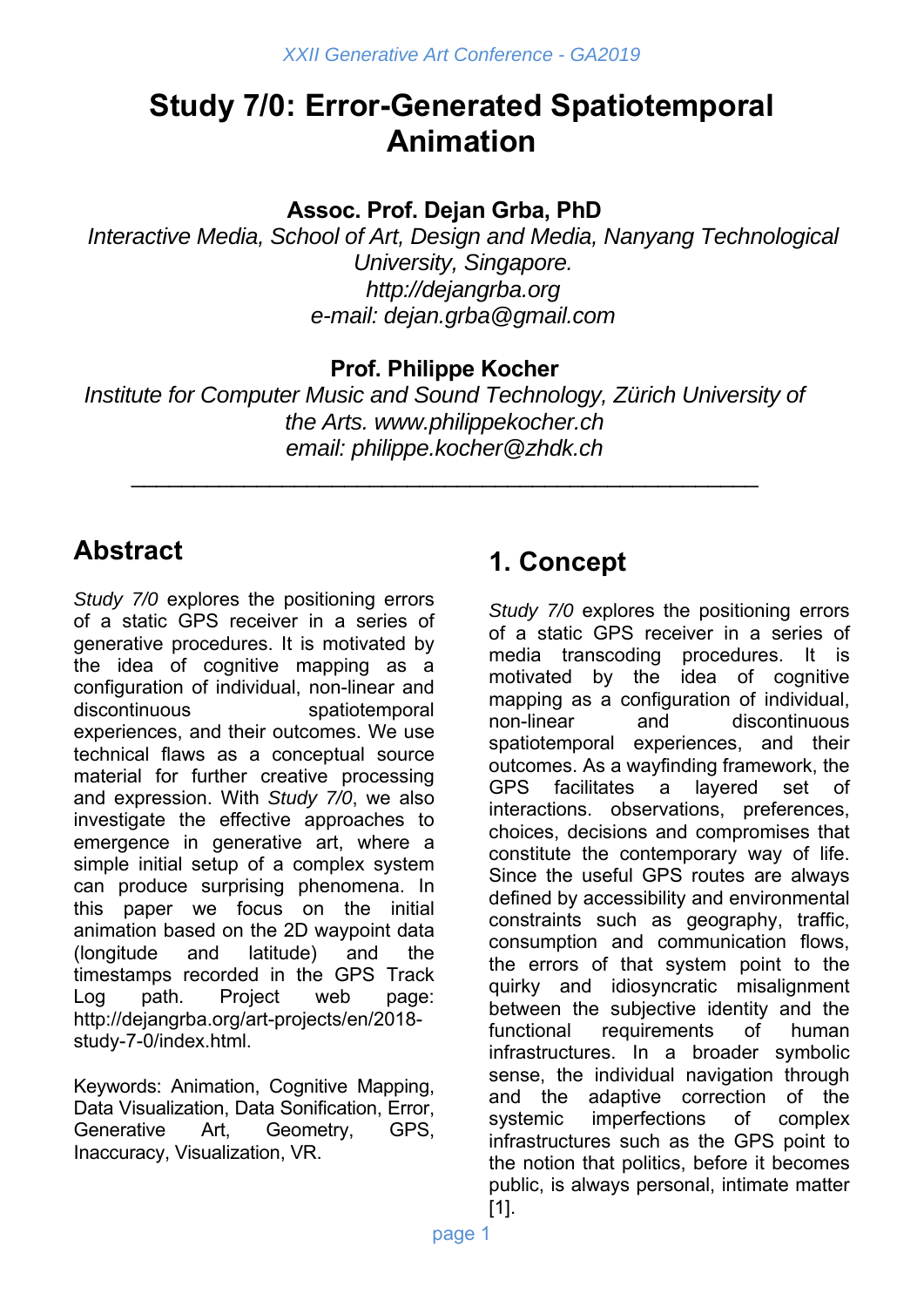While the majority of new media artworks since 1998 have relied on the accuracy and reliability of the GPS for various forms of mapping, tracing and transcoding [2], in *Study 7/0* we focus on the imperfection as a logical counterpart and a criterion of the utility of the GPS or any other technical system. We use technical flaws as a conceptual source material for further generative processing and expression, unlike the conventional glitch art in which the error is an aestheticized frontline layer [3]. In a series of stages of this project, we also investigate the effective approaches to emergence in generative art, where a simple initial setup of a complex system can produce surprising phenomena [4,5].

## **2. The Initial Procedure**

#### **2.1 Generating the GPS Dataset**

We secured a Garmin GPSmap 60Cx GPS receiver to a desk, powered it from the outlet, selected the Track Log function, and let it run for 7 days, 7 hours, 16 minutes and 11 seconds (from 7 July 2010 04:46:36PM to 15 July 00:02:47AM). Garmin GPSmap 60Cx is a handheld GPS navigation device, well regarded for its high sensitivity, accuracy, functionality, ruggedness and reliability. Track Log function starts as soon as the receiver gets a satellite location fix, and saves the time, location, elevation, distance and speed data about the waypoints which are automatically created according to the selected sampling method: time, distance or frequency.

For an immovable GPS receiver, the ideal Track Log is either a series of overlapping waypoints with the identical location and elevation, zero distance and speed plus a number of timestamps if the selected sampling method was time or frequency, or it is a single waypoint (location and elevation), with zero distance and speed

plus a single timestamp if the selected sampling method was distance. However, our setup had recorded a Track Log of 8438 positions on a 34.7km long path covering an area of  $2.1 \text{km}^2$ , with an average speed of 0.2km/h and a maximum speed of 17.9km/h (Figures 1 and 2). This is a consequence of the limited precision of a GPS receiver operating inside a building under slightly changing weather, combined with the inaccuracy of GPS infrastructure [6].



*Figure 1. Horizontal projection of the Track Log path in MapSource software.* 



*Figure 2. Elevation data of the Track Log path in MapSource software.* 

We have originally produced this dataset in the *Study* project (2010) for the *Rhizome of the City* exhibition in the Museum of Science and Technology in Belgrade, which explored the artists' cognitive mapping through GPS and the Internet. We combined the Track Log path (longitude, latitude and altitude) (Figure 3) with the geopaths of the IP routes for the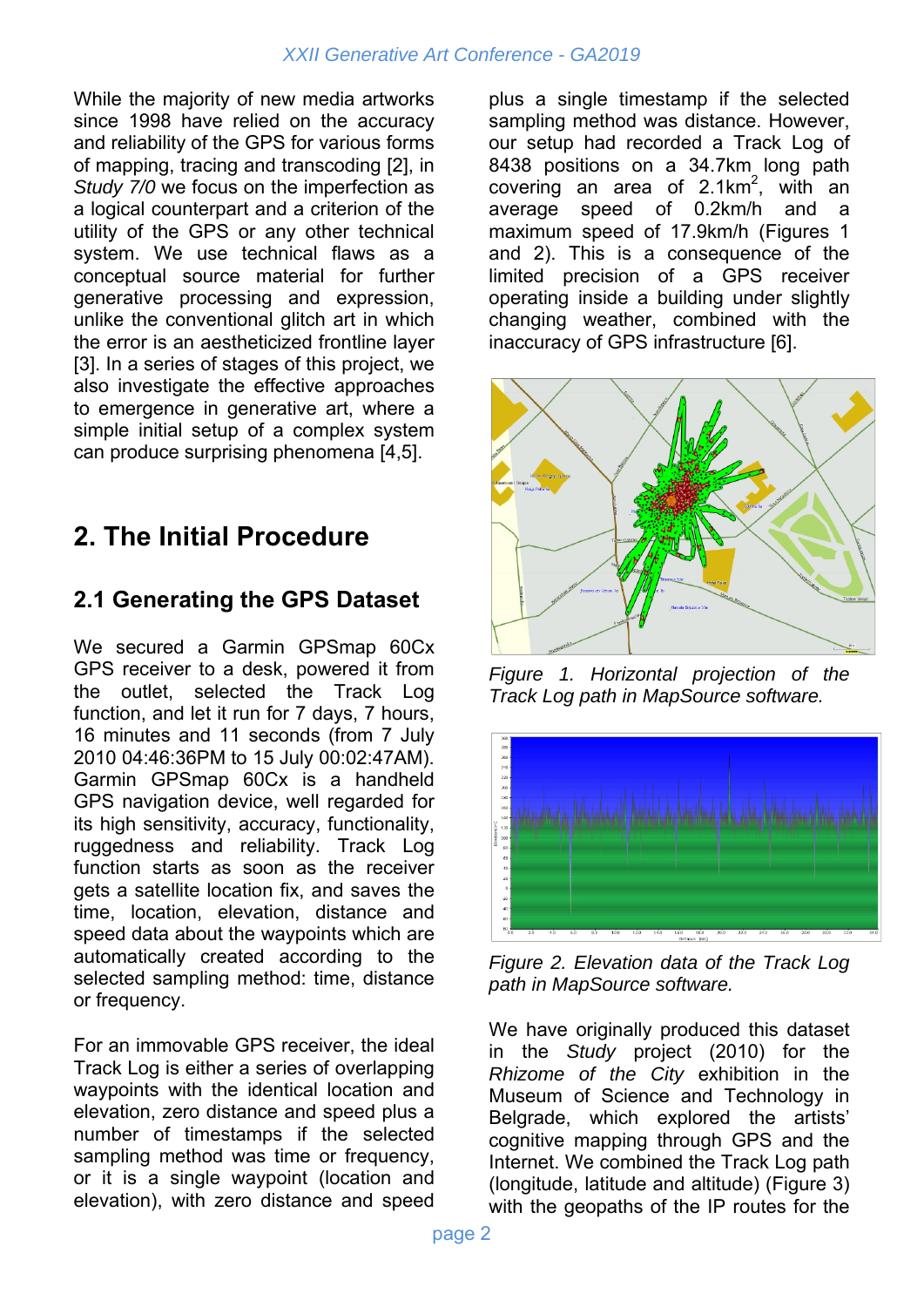websites we had been browsing while the GPS receiver was running the Track Log [7].



*Figure 3. High resolution horizontal projection of the Track Log path.* 

### **2.2 2D Animation**

The recorded Track Log is a complete spatiotemporal dataset consisting of spatial coordinates (longitude, latitude and altitude) and timestamps. When interpreted in its original sense—3D points interpolated over time—it implies movement. To make the 2D animation in *Study 7/0* we used the timestamps of the 2D waypoint data (longitude and latitude) to move a red dot along the horizontal projection of the Track Log path, speeding up the 630,971 seconds of the real-time

record into 4 minutes and 41 seconds (281.233 seconds at 30fps).

We created two versions of the animation. In the first, we isolate the current 2.25% (780m) section of the whole path, revealing the intricate dynamics of error-generated virtual motion. In the second, we follow the current 2.25% building up the whole path. To contextualize the visuals, we display all the values from the dataset: longitude, latitude, altitude, distance, hop (time between the two waypoints), speed and heading at the bottom, and the recording date, time, duration and path length at the top of the frame. The animations are resolution independent, and are usually presented either as synchronized twochannel HD videos in parallel, or precomposed in parallel as a single channel UHD video (Figures 4 and 5).



*Figure 4. Frame from the parallel animation.* 

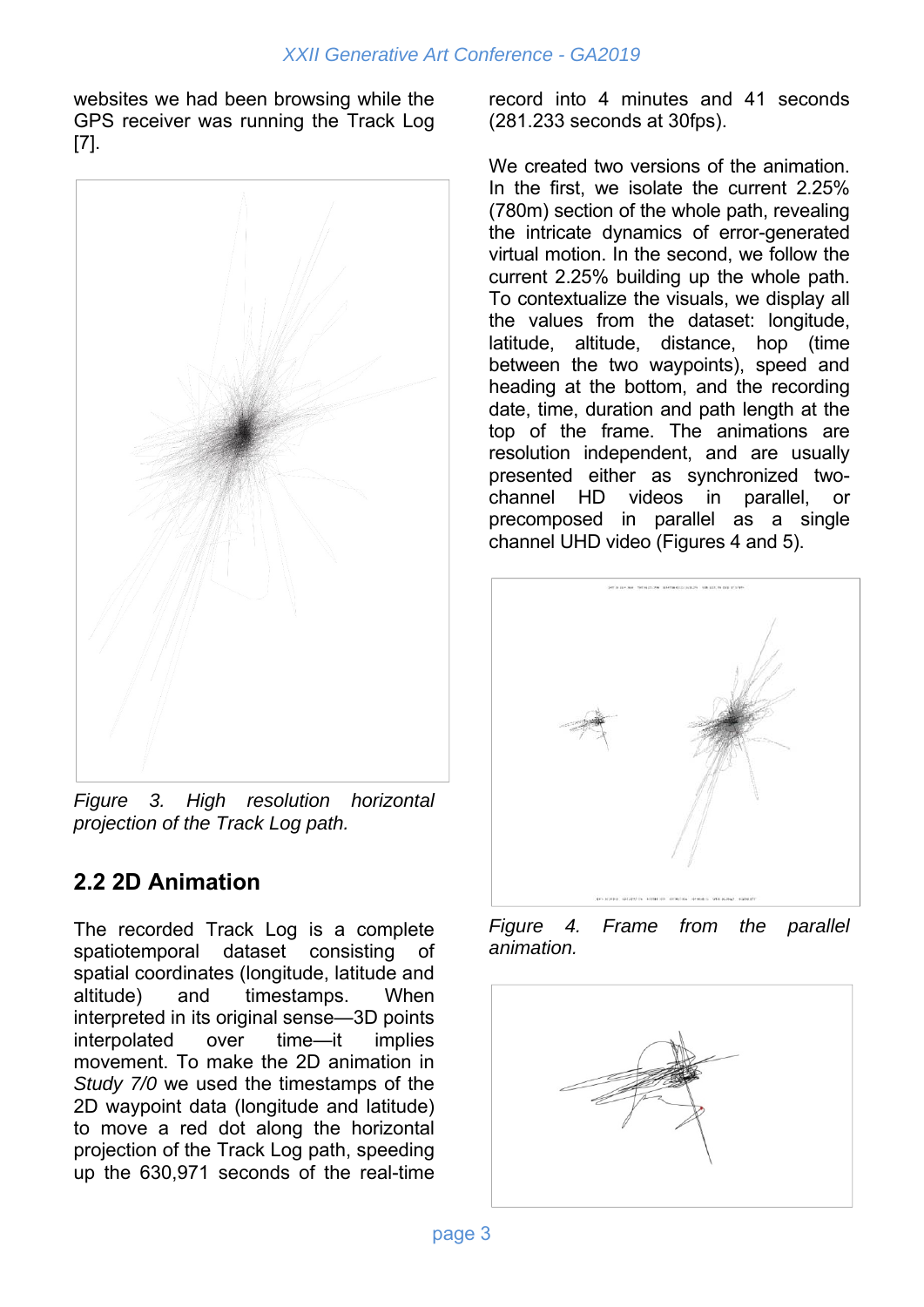*Figure 5. Detail of Figure 4 in UHD resolution.* 

### **2.3 Sonification**

We consistently used the Track Log dataset as a generator for the sound material. An apparent way to turn such a dataset into sound would be the projection of the recorded GPS coordinates into a Euclidean space whose axes represent sound synthesis parameters such as, for instance, the frequency of an oscillator. However, we decided to follow the metaphor of movement in real space and to exploit the acoustic effects that result from it.

When a sound source or the listener moves about in space the distance between them changes. This change of relative distance produces Doppler effects and modifications of the volume because of distance-related damping. The Doppler effect refers to the change of the wave frequency due to a change of distance. If the distance between the source and the listener decreases, each sound wave takes less time to reach the listener. Hence, the sound waves are condensed, which results in an increase of frequency and the perception of a higher pitch. Conversely, if the distance increases, the sound waves are more spread out, the frequency is lowered, and a lower pitch is perceived. The distance-related damping of sound levels has two causes: the overall sound volume drops with the increase of the distance between the sound source and the listener, and there is an additional attenuation of high frequencies due to the energy loss of sound as it propagates through air.

We aimed to create a strong, yet only metaphorical analogy to these acoustic phenomena associated with the moving sound sources. We used delay lines whose variable delay times lead to shifts of the perceived pitch (the Doppler effect). We used low pass filters whose variable cutoff frequency recreates the effect of air absorption. However, we did not intend to establish authenticity by building a proper physical model. All these devices were applied freely as individual sound design components and scaled according to aesthetic considerations. The Track Log dataset was searched for the maximum deviation of the recorded waypoint from the actual geospatial location of the GPS receiver. This maximum distance defined a square with the actual geospatial location of the GPS receiver as its center. Four virtual sound sources were placed in each corner of this square, and the waypoint position data was used to control the movement of a virtual microphone (Figure 6).



*Figure 6. Four virtual sound sources (S1– S4) are placed in the corners of a square whose size is based on the maximum deviation. The waypoint position data control the position of the virtual microphone (M). The resulting distances (D1–D4) form the parameters for the sound processing.* 

In relation to the dimensions of the square, the coordinates of the microphone were normalized to the range [-1,1] and the distances between the microphone and the four virtual sound sources thus calculated. Subsequently, each signal was attenuated,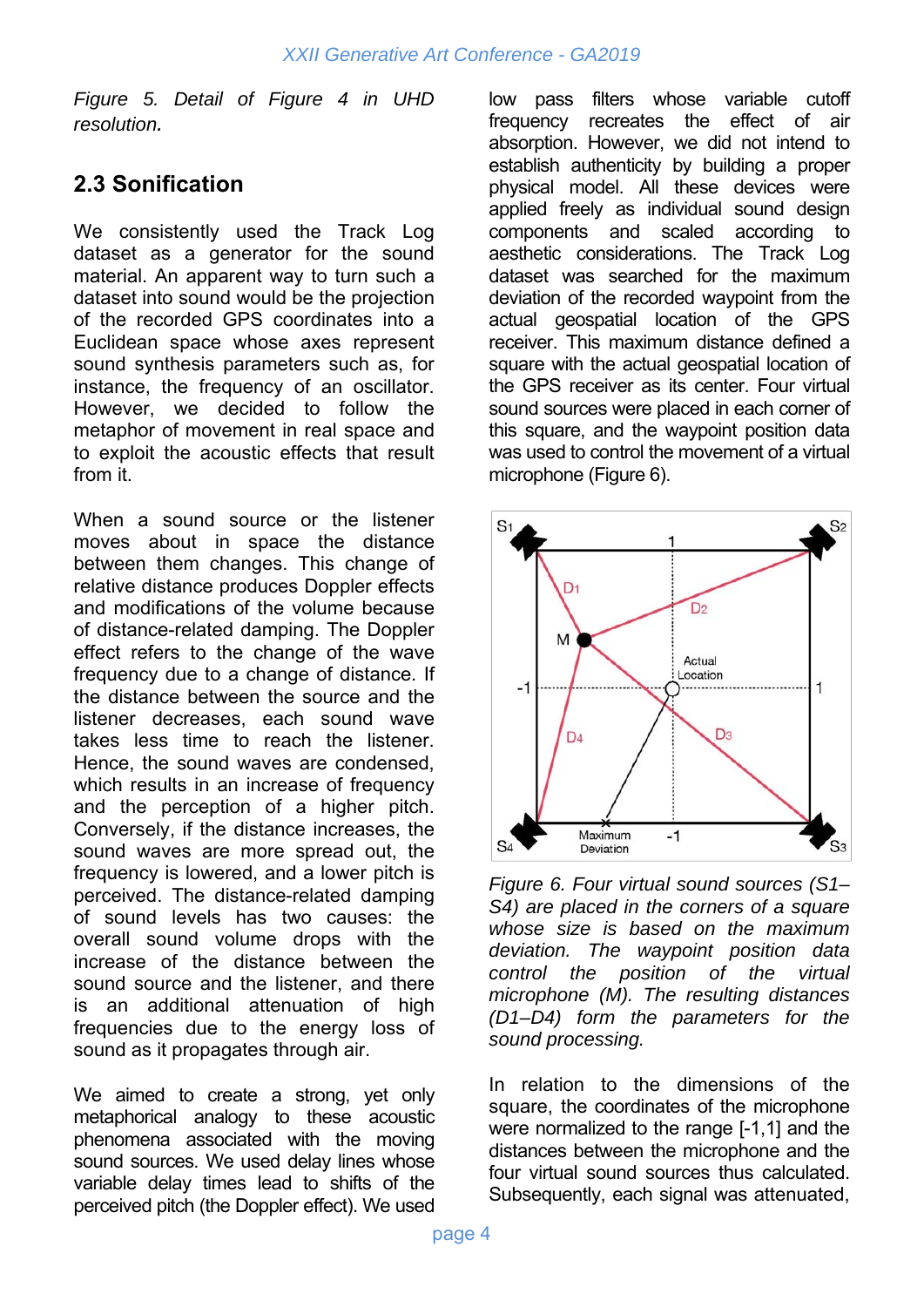filtered and delayed based on the respective distance (Figure 7).



Figure 7. Signal flow for each of the four sound sources.

The sound material consists of bandlimited pulse trains with the frequencies 3, 5, 7 and 11Hz. This superimposition of prime number frequencies yields a compact rhythmical texture. In the course of the piece, the four pulse trains become slightly faster, which creates a slow but steady increase in density. This compensates for the listeners' gradual habituation to the quality of the sound and is in line with the visual accumulation and increasing jaggedness of the animated path. The signals were further processed in order to enhance the sound. First, a high pass filter was applied to render the sound less booming. Second, the sound signals were distributed among the two channels, as if the virtual microphone was a stereo microphone. And third, a very discreet reverberation was added.

## **3. Further Development: Interactive VR Animation**

The interrelated generative parameters recorded in the Track Log dataset allow different types of visualization, animation, sonification and presentation. We are developing an interactive animation using the three-dimensional spatial data (longitude, latitude and altitude) and the timestamps. This major iteration features

an exploratory VR interface which initially puts the viewer in the subjective position of the erroneous GPS waypoint, and enables them to navigate the experience by changing the viewing angle, position and lighting parameters.

#### **3.1 Structure**

We will extrude a circle along the GPS path into a NURBS (Non-Uniform Rational Basis Spline) tunnel. Since the first and the last waypoint in the Track Log dataset have different relative positions (because neither the initial nor the final GPS waypoints matched the actual location of the GPS receiver), they will be joined so the tunnel will be closed to allow the looped animation.

### **3.2 Texturing and Lighting**

The inner surface of the tunnel walls will be textured with a high reflexivity material (mirror), while retaining a certain degree of one-way transparency from the outside. The tunnel object will be illuminated from a rig of external light sources whose RGB color components are driven by the three spatial dimensions of the current viewpoint: back-front, left-right, down-up, within a range normalized to the extremes of the whole dataset. This texturing and lighting system applied to the serpentine tunnel structure which often intersects with other segments of itself will produce a rich and complex visual dynamic referring to the idea of an environment that challenges its own material reality [8].

#### **3.3 Camera**

The forward-looking point camera will be animated along the GPS path (central axis of the 3D tunnel) in a subjective point of view, following the speed and acceleration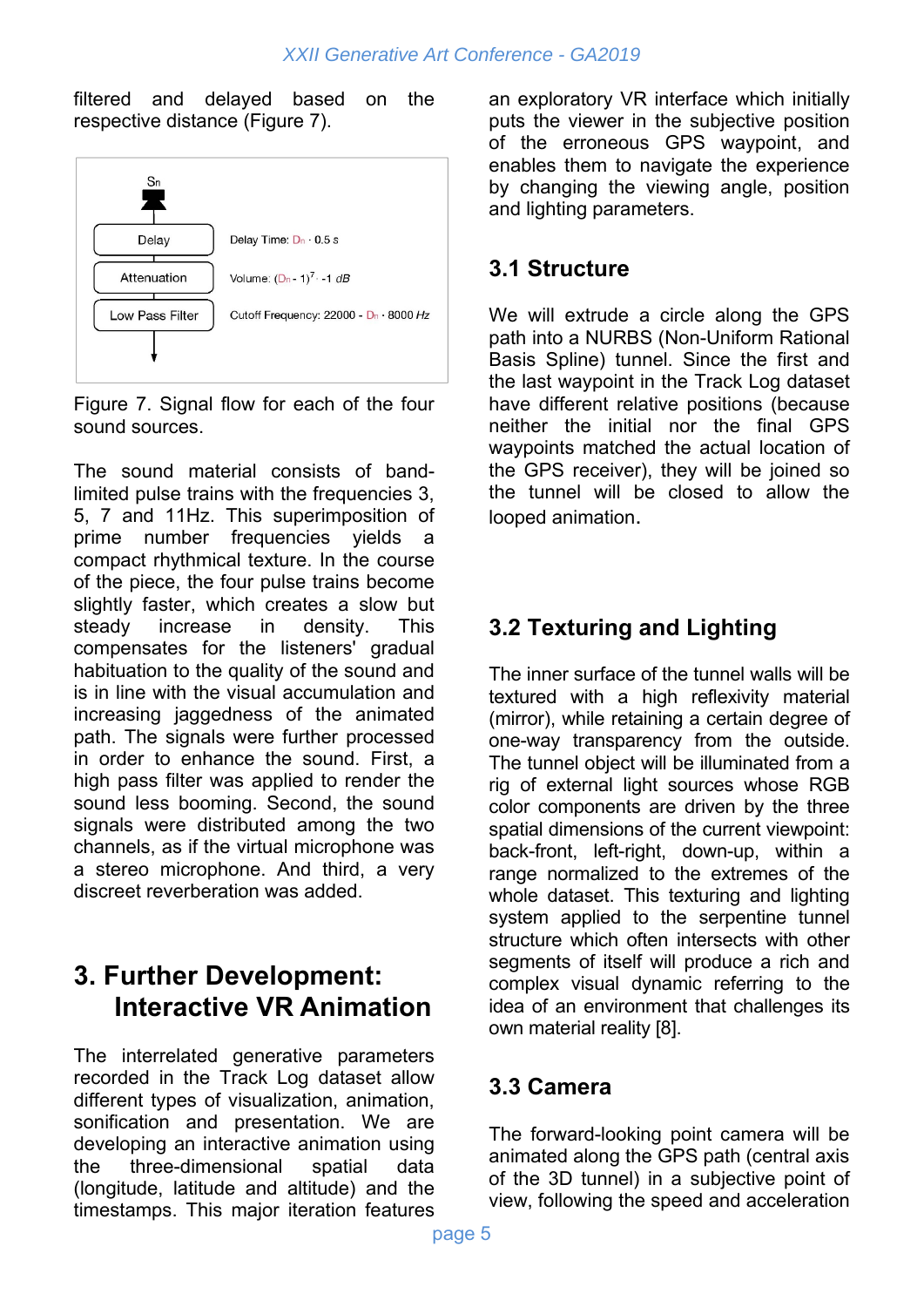dynamics of the error-generated data. The tunnel-travelling subjective camera provides a logical and most effective although not the most descriptive/explanatory point of view. It was inspired by Peter Kogler's *Untitled (Ohne Titel)* (1993), and Gerhard Mantz's *Nirmala* (2013) [9,10].

## **3.4 Sonification**

The sound synthesis algorithms will follow the metaphor of movement in real space, with the altitude as a specific acoustic parameter interacting with the chromatic values registered by the point camera.

### **3.5 VR Interface**

The forward-looking camera angle will be a default, initially putting the viewer in the subjective position of the erroneous GPS waypoint. Ten seconds after each viewer enters the animation, the VR interface will allow them to navigate the experience. They will be able to reverse the viewing angle from looking forward to looking backward, change the angle arbitrarily, or step out of the tunnel and observe the red dot which will then represent the camera traveling along the complex 3D structure. They will also be able to alter the color space parameters of the lighting rig from RGB to HSB or LAB directly affecting the visual character of the tunnel viewed from the inside, and the look of the tunnel structure viewed from the outside.

## **3.6 Tuning the Experience**

All key formal parameters in this design such as the animation cycle time (speed), the degree of reflexivity and the one-way external transparency of the tunnel material, lighting rig configuration and lighting types—will be tuned for the most effective VR experience by experimenting in the studio, and by testing with various viewers. The aim is to create the setting with the optimal degree of ambivalence between disorientation and kinesthetic stability/confidence.

### **3.7 Continuity and Presentation**

This design emphasizes the perceptual (visual, sonic and kinesthetic) complexity emerging from the GPS imprecision, so the narrative progression is not essential, and it is not required in principle by the concept and technical premise of the project. Rather, a continuous immersive animation will establish a strong impression of travelling in a short period of time (between 3 and 7 seconds), and will allow the viewer to enjoy the experience according to their individual preferences.

The project will be configured for the gallery exhibition with several VR sets and their corresponding video projections.

## **4. References**

[1] Grba, Dejan. "I Know What I Drew Last Summer." *Rhizome of the City* exhibition catalogue. Belgrade: Museum of Science and Technology, 2010.

[2] Wilson, Stephen. "Artistic Experimentation with GPS" in Stephen Wilson, *Information Arts: Intersections of Art, Science and Technology*. Cambridge, MA: The MIT Press, 2002: 283-293.

[3] Barker, Tim. "Aesthetics of the Error: Media Art, the Machine, the Unforeseen, and the Errant." in Nunes, Mark, ed. *Error: Glitch, Noise and Jam in New Media Cultures*. New York and London: Bloomsbury Academic, 2012: 42-58.

[4] Grba, Dejan. "Get Lucky: Cognitive Aspects of Generative Art." *XIX Generative Art Conference Proceedings*, edited by Celestino Sodu. Venice: Fondazione Bevilacqua La Masa, 2015: 200-213.